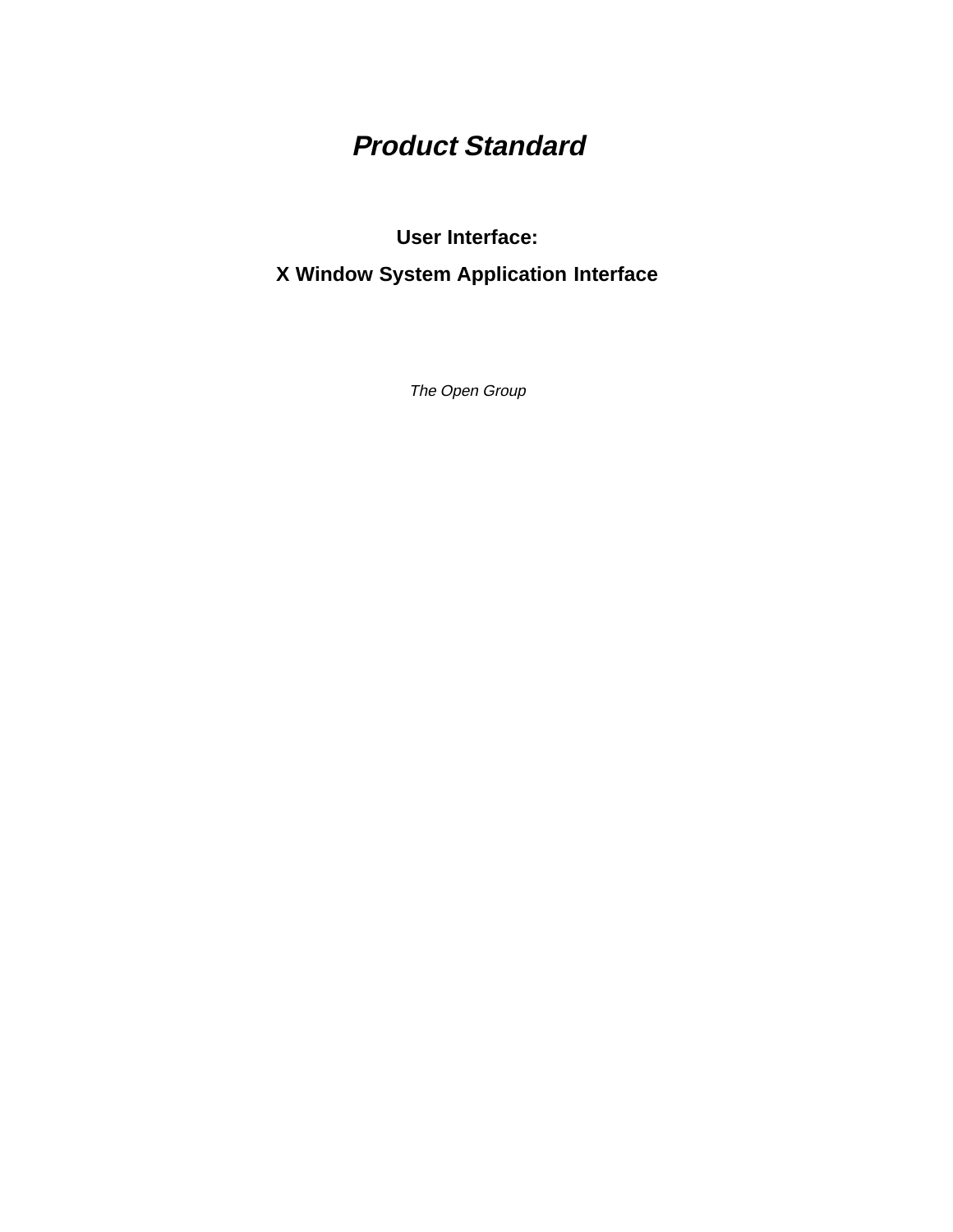Copyright  $\odot$  January 1998, The Open Group

All rights reserved.

No part of this publication may be reproduced, stored in a retrieval system, or transmitted, in any form or by any means, electronic, mechanical, photocopying, recording or otherwise, without the prior permission of the copyright owners.

Motif,  $^{\circledR}$  OSF/1,  $^{\circledR}$  UNIX,  $^{\circledR}$  and the "X Device" $^{\circledR}$  are registered trademarks and IT DialTone<sup>TM</sup> and The Open Group<sup>TM</sup> are trademarks of The Open Group in the U.S. and other countries.

Product Standard User Interface: X Window System Application Interface Document Number: X98UA

Published in the U.K. by The Open Group, January 1998.

Any comments relating to the material contained in this document may be submitted to:

The Open Group Apex Plaza Forbury Road Reading Berkshire RG1 1AX U.K.

Or by email to:

OGSpecs@opengroup.org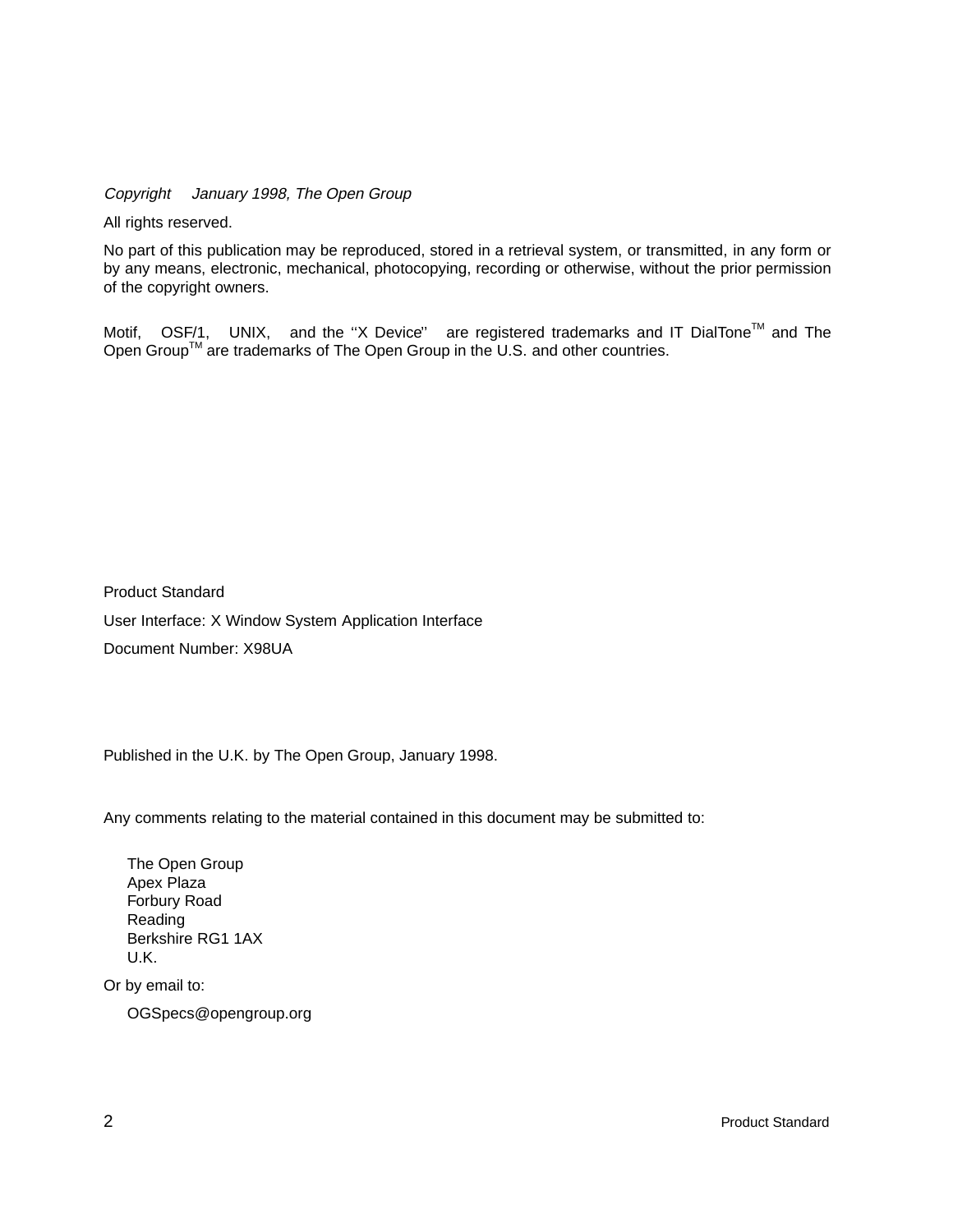# **Product Standard \_\_\_\_\_\_\_\_\_\_\_\_\_\_\_\_\_\_\_\_\_\_\_\_\_\_\_\_\_\_\_\_\_\_\_\_\_\_\_\_\_\_\_\_\_\_\_\_\_\_\_\_**

# **NAME**

X Window System Application Interface

# **LABEL FOR LOGO**

No label.

### **DESCRIPTION**

This Product Standard provides X Window System user interface services to applications via a programmatic interface. It includes the Xlib interface, the X Protocol, ICCCM, and the Xt Intrinsics, at the X11 Release 4 level.

**\_\_\_\_\_\_\_\_\_\_\_\_\_\_\_\_\_\_\_\_\_\_\_\_\_\_\_\_\_\_\_\_\_\_\_\_\_\_\_\_\_\_\_\_\_\_\_\_\_\_\_\_**

It is optional whether the displays are local and/or remote and whether they employ the X Protocol (that is, the focus of this Product Standard is application portability).

# **CONFORMANCE REQUIREMENTS**

Conforming implementations must be able to drive a local or a remote display device, or both.

#### **Human-Computer Interface**

Not applicable.

 $\mathcal{L}$  and  $\mathcal{L}$  are the set of the set of the set of the set of the set of the set of the set of the set of the set of the set of the set of the set of the set of the set of the set of the set of the set of the set

#### **Portability Interface**

Xlib-C Language Binding Specification.1

X Toolkit Intrinsics Specification.<sup>2</sup>

X Window System File Formats and Application Conventions Specification<sup>3</sup>, Chapters 2 to 7, Inter-client Communications Conventions Manual (ICCCM).

X Window System File Formats and Application Conventions Specification, Chapters 8 to 11, X Logical Font Description (XLFD).

<sup>1.</sup> CAE Specification, August 1991, X/Open Window Management: Xlib-C Language Binding (ISBN: 1-872630-11-1, C140).

<sup>2.</sup> CAE Specification, July 1991, X/Open Window Management: X Toolkit Intrinsics (ISBN: 1-872630-14-6, C160).

<sup>3.</sup> CAE Specification, August 1991, X/Open Window Management: X Window System File Formats and Application Conventions (ISBN: 1-872630-15-4, C170).